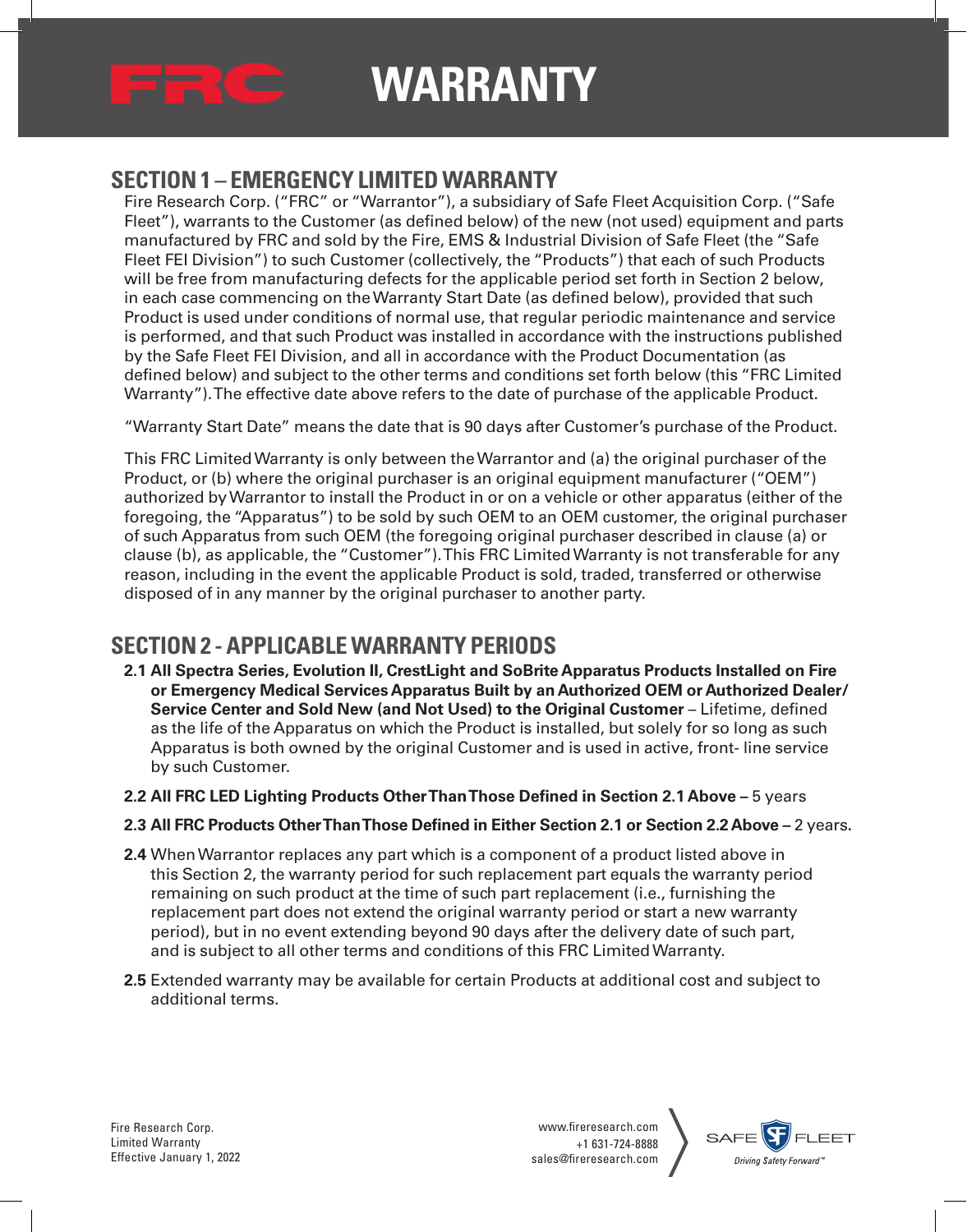

#### **SECTION 3 – CERTAIN EXCLUSIONS FROM WARRANTY**

- **3.1 This FRC Limited Warranty does not cover normal maintenance, service or adjustments, nor does it cover damage to Products relating to:**
	- a. Accident, alteration, evidence of disassembly, misuse, negligence, abuse, vandalism or physical damage;
	- b. Improper installation (including electrical damage caused by improper installation) or failure to follow installation instructions provided by Warrantor;
	- c. Use inconsistent with the instruction manual, safety warnings, product labeling, datasheets, specification sheets and/or other installation, use, operation and technical documentation provided and/or published by the Safe Fleet FEI Division (collectively, "Product Documentation");
	- d. Use of equipment or parts not manufactured by Warrantor;
	- e. Fire, explosion, implosion, flood, earthquake, lightning strike, acid rain, chemical fallout, catastrophic event, or other act of God or nature;
	- f. Exposure to excessive heat, other severe environmental conditions, or unintended uses (including use outside of product specifications) and/or substances;
	- g. Exposure to chemicals or other substances (other than cleaning agents specifically recommended in the Product Documentation);
	- h. Acts or omissions of any carrier delivering any Products;
	- i. Any failure to care for or maintain any Product in accordance with the Product Documentation;
- **3.2** This FRC Limited Warranty excludes all consumable items .

#### **SECTION 4 – CERTAIN ADDITIONAL CONDITIONS OF WARRANTY**

- **4.1 In addition to the other exclusions, limitations, exceptions, qualifications and conditions set forth herein, this FRC Limited Warranty is conditioned upon, and will be invalidated by failure to comply with any of, the following conditions:**
	- a. All Products, and all ancillary equipment, components and parts, must be installed in accordance with the Product Documentation.
	- b. Regular maintenance and service must be performed on all Products, in accordance with the Product Documentation.
	- c. Products must be put to their intended use, in accordance with the Product Documentation.
	- d. Replacement parts must be manufactured by Warrantor.
	- e. Complete compliance with the claims procedure set forth in Section 5 below.
	- f. Warrantor must have received full and timely payment of all invoices issued to Customer.

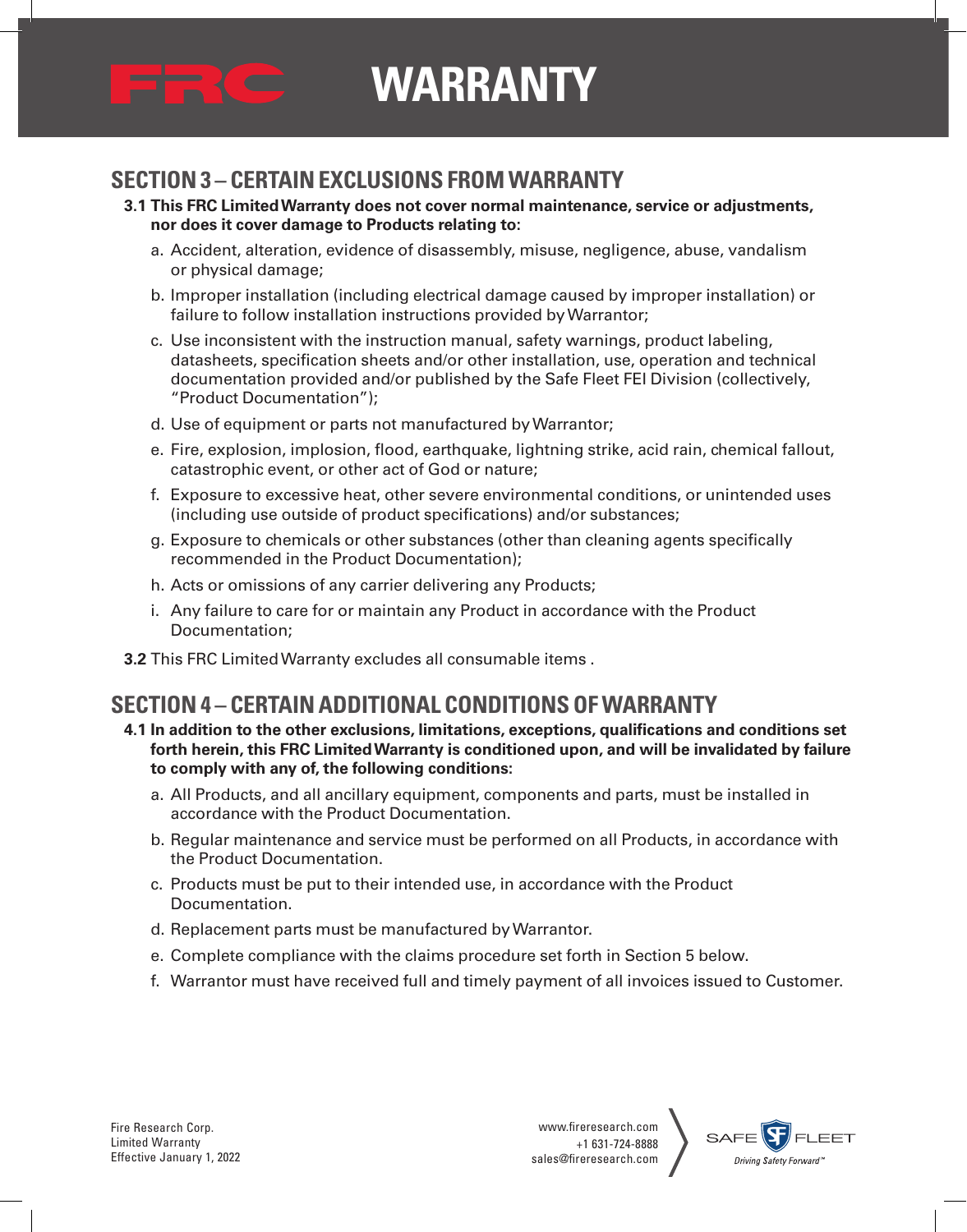

#### **SECTION 5 - NOTICE OF CLAIMS, RETURN AND REPLACEMENT POLICY**

**5.1** Claims under this FRC Limited Warranty must be submitted to and received by FRC at 26 Southern Blvd., Nesconset, NY 11767 within the applicable warranty period set forth in Sections 1 and 2 above. Customers can submit a claim by contacting FRC's Technical Support Group at service@fireresearch.com or by calling +1 631-724-8888. All claims must include the serial number of the applicable Product, the name of the Customer (which must be the original purchaser), and the date (as to which Warrantor may require written evidence) the alleged defect was discovered. For clarity, in addition to the other provisions of this Section 5, all FRC Limited Warranty claims MUST be fully approved by Warrantor, in its sole discretion, prior to the commencement of any repair or replacement work in respect of such claims.

If Warrantor instructs Customer to return any Product to Warrantor, the item will be assigned a Return Material Authorization ("RMA") number and must be returned to Warrantor, with transportation charges prepaid by Customer, within 30 days of the RMA number being assigned. If the item is not returned within such 30-day period, the RMA number will expire and Customer must obtain a new RMA number as provided above. A packing slip with a description of the nature of the return and the RMA number should be included with the package. Action taken by Warrantor on returned products could be delayed if an RMA number is not assigned

- **5.2** After a representative of Warrantor inspects the applicable Product or otherwise assesses the problem, Warrantor will determine and take appropriate action (if any), in its sole discretion, to remedy the alleged problem. If the claim is for a manufacturing defect, Warrantor must be satisfied, in its sole discretion, that such Product was defective at the time it left Warrantor's factory. If Warrantor determines that a Product is not covered by this FRC Limited Warranty (and not otherwise eligible for exchange or credit) the customer will be notified and have 45 days to request repair or replacement at Customer's expense (at Warrantor's then-current pricing, or other pricing mutually agreed by the Parties in writing), or request the return of the Product; after such time, Warrantor may, in its discretion, ship the Product back to Customer at Customer's sole expense. Some older Products may not be repairable due to unavailable or discontinued parts from vendors, and Warrantor will have no obligations or liability with respect to any of same.
- **5.3** Warrantor offers a service whereby, subject to availability, a temporary loaner can be provided for a Product that is returned to Warrantor for repair or servicing. This service is to help minimize equipment down time and is solely for Products that are no longer covered by warranty. The availability of a loaner is dependent on current stocks, it may be a refurbished unit, and there will be a nominal charge of \$100 that includes shipping. If Customer fails to return the loaner to Warrantor within 2 weeks of receiving the repaired unit, then Warrantor may invoice Customer for, and Customer agrees to, within 30 days of receipt of such invoice, pay Warrantor for, the purchase of such loaner at Warrantor's then-current pricing.
- **5.4** If Warrantor ships a replacement part prior to receipt of the allegedly defective part it is intended to replace, such replacement part at Warrantor's discretion will be invoiced FOB Warrantor's facility, and upon receipt of such allegedly defective part, Warrantor will credit Customer's account if Warrantor determines, in its sole discretion, that such returned part is covered by this FRC Limited Warranty. Warrantor may, in its sole discretion, use new or refurbished replacement parts for repairs and/or replace affected Products or parts with Products or parts that are materially functionally equivalent to the replaced Products or parts.

Fire Research Corp. Limited Warranty Effective January 1, 2022

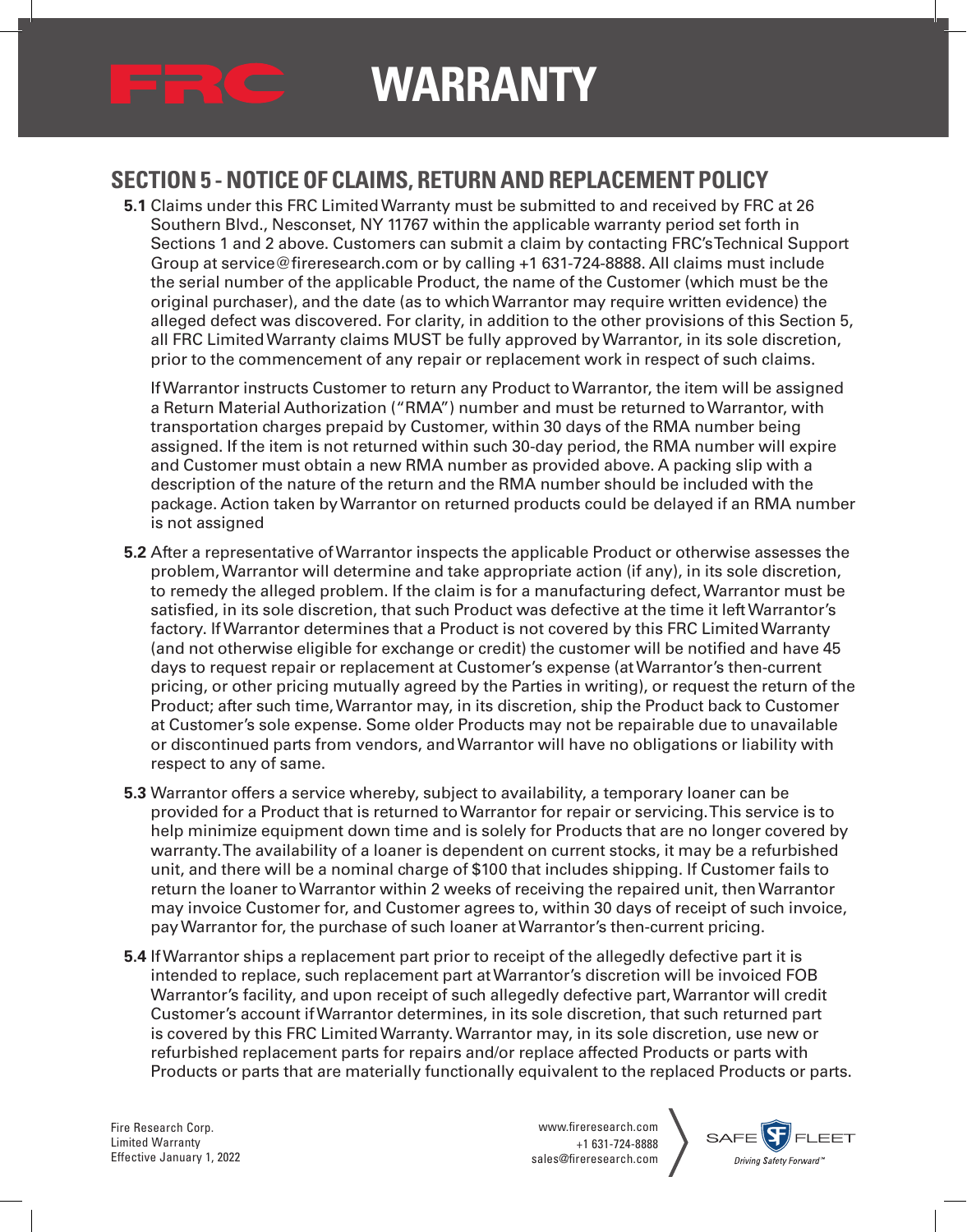

#### **SECTION 6 – REMEDY**

**6.1** Customer's sole and exclusive remedy under this FRC Limited Warranty is the repair or replacement of Products, as determined by Warrantor in its sole discretion, subject to the terms and conditions of this FRC Limited Warranty.

#### **SECTION 7 –SHIPMENTS**

- **7.1** Warrantor may, in its sole discretion, ship all products Ex Works Nesconset, NY and add the actual transportation company freight charges to the invoice unless other shipping arrangements are requested and made in advance. Warrantor will ship products, if requested, via UPS using an agreement known as "Collect Billing" or "Consignee Billing". Through this method of shipment, your company pays UPS directly to deliver your package from our facility to your assigned destination. Warrantor assumes no responsibility for loss or breakage in transit. Claims for product damaged in shipping must be filed with the transportation company. Warrantor reserves the right to refuse credit for items returned to Warrantor that are damaged due to improper packing as determined by the transportation company claims representative.
- **7.2** To speed up the turnaround of a repair/service, return the product to FRC via a carrierexpedited method. FRC will automatically expedite both the repair and return shipment.
- **7.3** For all repaired and replacement Products shipped outside of the United States under this FRC Limited Warranty:
	- a. Customer / recipient is responsible for all taxes, levies, customs fees, import duties and the like imposed by the destination country.
	- b. Customer / recipient is responsible for assuring lawful importation into the destination country.
	- c. Recipient is the importer of record and must comply with all laws and regulations of the destination country.
	- d. Product Documentation may not be in destination country languages.
	- e. Products, Product Documentation and other accompanying materials may not be designed in accordance with destination country standards, specifications, and labeling or other requirements.
	- f. Service / labor to repair or replace any Product or part thereof (whether configured or nonconfigured) is not covered.